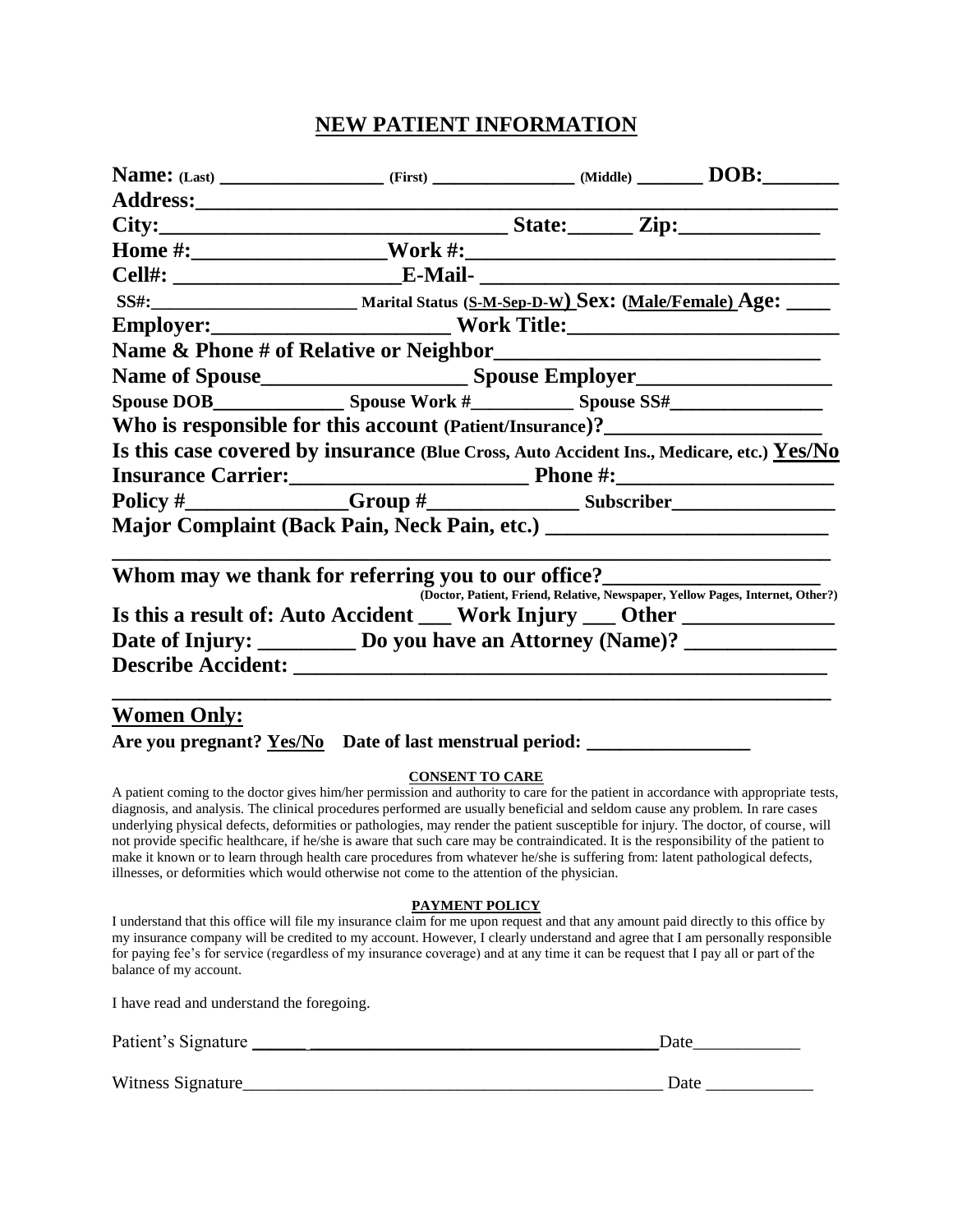# **PATIENT INTAKE FORM**

Patient Name: **Example 20** and the patient  $\blacksquare$ 

**1. Is today's problem caused by:** □ Auto Accident □ Workman's Compensation

**2. Indicate on the drawings below where you have pain/symptoms**



**3. How often do you experience your symptoms?** □ Constantly (76-100% of the time)  $□$   $□$  Occasionally (26-50% of the time)  $□$  Frequently (51-75% of the time)  $\Box$  Intermittently (1-25% of the time) **4. How would you describe the type of pain?** □ Sharp<br>□ Dull □ Dull □ Tingly<br>□ Diffuse □ Sharp with moti □ Diffuse □ Sharp with motion<br>□ Achy □ Shooting □ Shooting with motion □ Burning □ Stabbing with motion □ Shooting □ Electric like with motion

 $\Box$  Stiff  $\Box$   $\Box$  Other:

#### **5. How are your symptoms changing with time?**

□ Getting Worse □ Staying the Same □ Getting Better

|  |  |  |  |  | 6. Using a scale from 0-10 (10 being the worst), how would you rate your problem? |
|--|--|--|--|--|-----------------------------------------------------------------------------------|
|  |  |  |  |  | 0 1 2 3 4 5 6 7 8 9 10 (Please circle) Problem #1                                 |
|  |  |  |  |  | 0 1 2 3 4 5 6 7 8 9 10 (Please circle) Problem #2                                 |

|  |  |  |  |  | 0 1 2 3 4 5 6 7 8 9 10 (Please circle) Problem #3<br>0 1 2 3 4 5 6 7 8 9 10 (Please circle) Problem #4                               |             |
|--|--|--|--|--|--------------------------------------------------------------------------------------------------------------------------------------|-------------|
|  |  |  |  |  | 7. How much has the problem interfered with your work?<br>$\Box$ Not at all $\Box$ A little bit $\Box$ Moderately $\Box$ Quite a bit | □ Extremely |

**8. How much has the problem interfered with your social activities?**

□ Not at all □ A little bit □ Moderately Quite a bit □ Extremely

**9. Who else have you seen for your problem?** □ Chiropractor □ Neurologist □ Primary Care Physician

□ ER physician □ Orthopedist □ Other:

□ Massage Therapist □ Physical Therapist □ No one

**10. How long have you had this problem?** \_\_\_\_\_\_\_\_\_\_\_

**11. How do you think your problem began?**

**12. Do you consider this problem to be severe?**

□ Yes, at times □ No

**13. What aggravates your problem?**

**14. What concerns you the most about your problem; what does it prevent you from doing?**

\_\_\_\_\_\_\_\_\_\_\_\_\_\_\_\_\_\_\_\_\_\_\_\_\_\_\_\_\_\_\_\_\_\_\_\_\_\_\_\_\_\_\_\_\_\_\_\_\_\_\_\_\_\_\_\_\_\_\_\_\_\_\_\_\_\_\_\_\_\_\_\_\_\_\_\_\_\_\_\_\_\_\_

 $\overline{\phantom{a}}$  ,  $\overline{\phantom{a}}$  ,  $\overline{\phantom{a}}$  ,  $\overline{\phantom{a}}$  ,  $\overline{\phantom{a}}$  ,  $\overline{\phantom{a}}$  ,  $\overline{\phantom{a}}$  ,  $\overline{\phantom{a}}$  ,  $\overline{\phantom{a}}$  ,  $\overline{\phantom{a}}$  ,  $\overline{\phantom{a}}$  ,  $\overline{\phantom{a}}$  ,  $\overline{\phantom{a}}$  ,  $\overline{\phantom{a}}$  ,  $\overline{\phantom{a}}$  ,  $\overline{\phantom{a}}$ 

\_\_\_\_\_\_\_\_\_\_\_\_\_\_\_\_\_\_\_\_\_\_\_\_\_\_\_\_\_\_\_\_\_\_\_\_\_\_\_\_\_\_\_\_\_\_\_\_\_\_\_\_\_\_\_\_\_\_\_\_\_\_\_\_\_\_\_\_\_\_\_\_\_\_\_\_\_\_\_\_\_\_\_\_